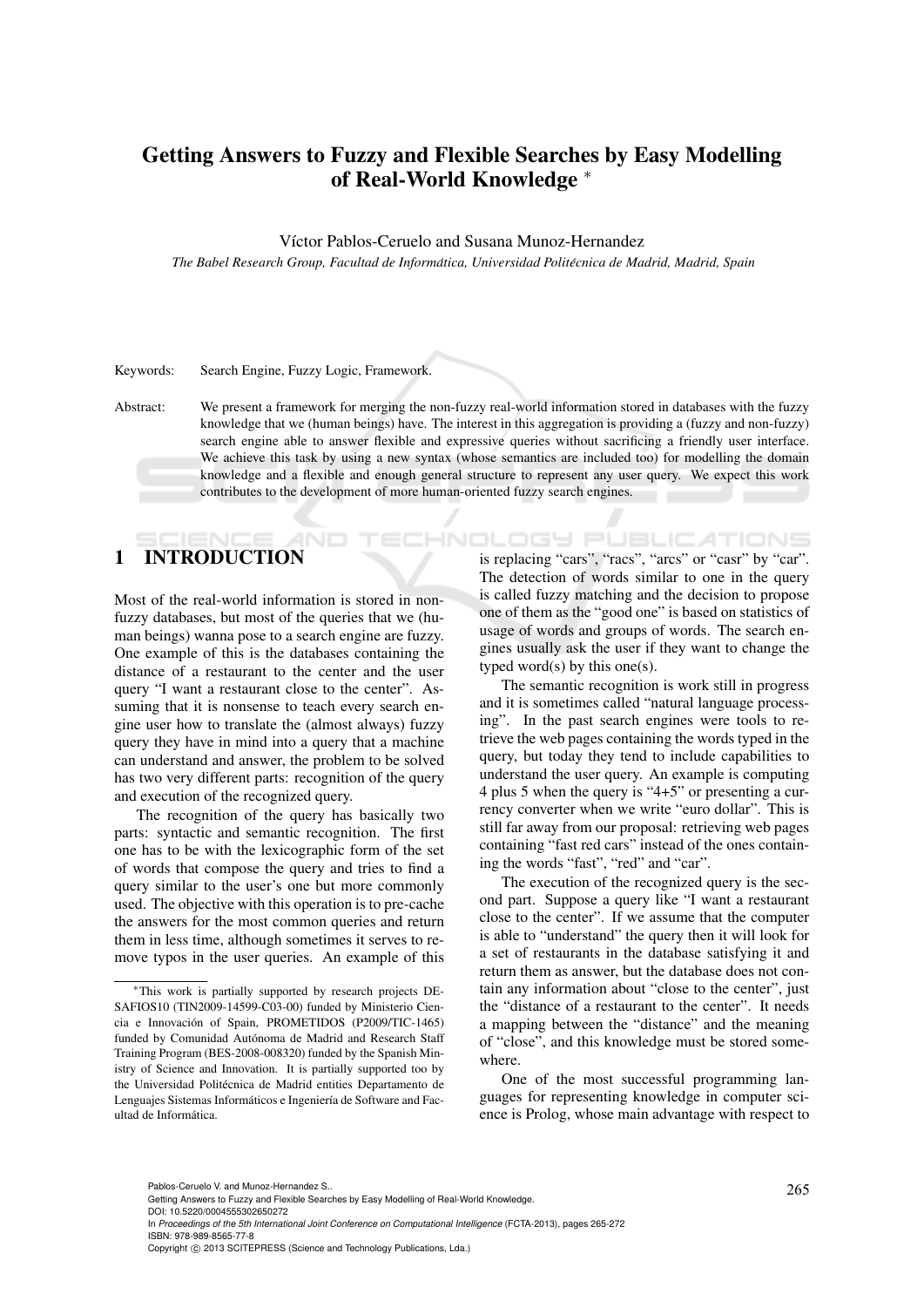| name         | distance | price avg. | food type |
|--------------|----------|------------|-----------|
| Il_tempietto | 100      | 30         | italian   |
| Tapasbar     | 300      | 20         | spanish   |
| Ni Hao       | 900      | 10         | chinese   |
| Kenzo        | 1200     | 40         | japanese  |
| 1<br>close   |          |            |           |

Figure 1: Restaurants database and close fuzzification function.

100 1000 distance

the other ones is being a more declarative programming language<sup>2</sup>. Prolog is based on logic. It is usual to identify logic with bi-valued logic and assume that the only available values are "yes" and "no" (or "true" and "false"), but logic is much more than bi-valued logic. In fact we use fuzzy logic (FL), a subset of logic that allow us to represent not only if an individual belongs or not to a set, but the grade in which it belongs. Supposing the database contents, the definition for "close" in Fig. 1 and the question "Is restaurant X close to the center?" with FL we can deduce that Il tempietto is "definitely" close to the center, Tapasbar is "almost" close, Tapasbar is "hardly" close and Kenzo is "not" close to the center. We highlight the words "definitely", "almost", "hardly" and "not" because the usual answers are "1", "0.9", "0.1" and "0" and their humanization is done by defuzzification.

The simplicity of the previous example introduces a question that the curious reader might have in mind: "Does adding a column "close" of type float to the database and computing its value for each row solves the problem?". The answer is yes, but only if our query is not modifiable: It does not help if we can change our question to "I want a very close to the center restaurant" or to "I want a not very close to the center restaurant". Adding a column for each possible question results into a storage problem, and in some sense it is unnecessary: all this values can be computed from the distance value.

Getting fuzzy answers for fuzzy queries from nonfuzzy information stored in non-fuzzy databases has been studied in some works, for example in (Bosc and Pivert, 1995), the SQLf language. The PhD. thesis of Leonid Tineo (Rodriguez, 2005) and the

work (Dubois and Prade, 1997) are good revisions, although maybe a little bit outdated. Most of the works mentioned in this papers focus in improving the efficiency of the existing procedures, in including new syntactic constructions or in allowing to introduce the conversion between the non-fuzzy values needed to execute the query and the fuzzy values in the query, for which they use a syntax rather similar to SQL (reflected into the name of the one mentioned before). The advantages of using a syntax similar to SQL are many (removal of the necessity to retrieve all the entries in the database, SQL programmers can learn the new syntax easily, ...) but there is an important disadvantage: the user needs to teach the search engine how to obtain the fuzzy results from the non-fuzzy values stored in the database to get answers to his/her queries and this includes that he/she must know the syntax and semantics of the language and the structure of the database tables. This task is the one we try to remove by including in the representation of the problem the knowledge needed to link the fuzzy knowledge with the non-fuzzy one.

To include the links between fuzzy and non-fuzzy concepts we could use any of the existing frameworks for representing fuzzy knowledge. Leaving apart the theoretical frameworks, as (Vojtáš, 2001), we know about the Prolog-Elf system (Ishizuka and Kanai, 1985), the FRIL Prolog system (Baldwin et al., 1995), the F-Prolog language (Li and Liu, 1990), the FuzzyDL reasoner (Bobillo and Straccia, 2008), the Fuzzy Logic Programming Environment for Research (FLOPER) (Morcillo and Moreno, 2008) the Fuzzy Prolog system (Vaucheret et al., 2002; Guadarrama et al., 2004), or Rfuzzy (Muñoz-Hernández et al., 2011). All of them implement in some way the fuzzy set theory introduced by Lotfi Zadeh in 1965 ((Zadeh, 1965)), and all of them let you implement the connectors needed to retrieve the non-fuzzy information stored in databases, but we needed more metainformation than the one they provide.

Retrieving the information needed to ask the query is part of the problem but, as introduced before, it is needed to determine what the query is asking for before answering it. Instead of providing a free-text search field and recognize the query we do it in the other way: we did an in-depth study on which are all the questions that we can answer from the knowledge stored in our system and we created a general query form that allows to introduce any of this questions. This is why in sec. 3 we do not only present the semantics of our syntactic constructions, but the information that helps us to instantiate the general query form for each domain.

To our knowledge, the works similar to ours are

 $2$ We say that it is a more declarative programming language because it removes the necessity to specify the flow control in most cases, but the programmer still needs to know if the interpreter or compiler implements depth or breadth-first search strategy and leftto-right or any other literal selection rule.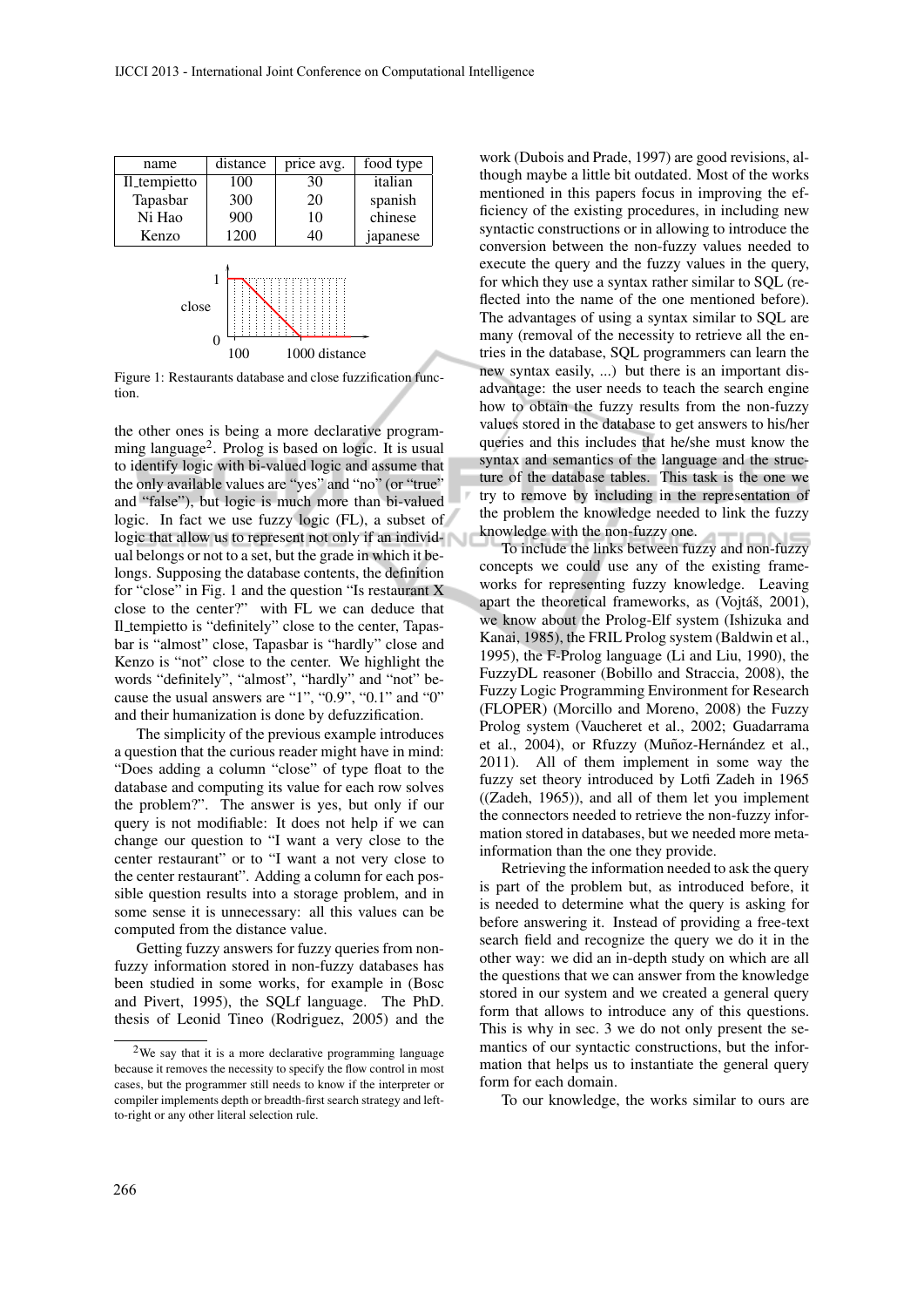(Ribeiro and Moreira, 2003), (Bosc and Pivert, 2011) and (Bordogna and Pasi, 1994). While the last two seem to be theoretical descriptions with no implementation associated the first one does not appear to be a search engine project. They provided a natural language interface that answers queries of the types (1) does X (some individual) have some fuzzy property, for example "Is it true that IBM is productive?", and (2) do an amount of elements have some fuzzy property, for example "Do most companies in central Portugal have sales\_profitability?".

The paper is structured as follows: the syntax needed to understand it goes first (sec. 2), the description of our framework after (sec. 3) and conclusions and current work in last place (sec. 4), as usual.

### 2 SYNTAX

We will use a signature  $\Sigma$  of function symbols and a set of variables *V* to "build" the *term universe*  $TU_{\Sigma,V}$ (whose elements are the *terms*). It is the minimal set such that each variable is a term and terms are closed under  $\Sigma$ -operations. In particular, constant symbols are terms. Similarly, we use a signature  $\Pi$  of predicate symbols to define the *term base* TBΠ,Σ,*<sup>V</sup>* (whose elements are called *atoms*). Atoms are predicates whose arguments are elements of  $TU_{\Sigma,V}$ . Atoms and terms are called *ground* if they do not contain variables. As usual, the *Herbrand universe* HU is the set of all ground terms, and the *Herbrand base* HB is the set of all atoms with arguments from the Herbrand universe. A substitution σ or ξ is (as usual) a mapping from variables from *V* to terms from  $TU_{\Sigma,V}$  and can be represented in suffix ( (*Term*)σ ) or in prefix notation ( σ(*Term*) ).

To capture different interdependencies between predicates, we will make use of a signature  $\Omega$ of *many-valued connectives*formed by *conjunctions*  $\&&_1, \&_2, \ldots, \&_k,$  disjunctions  $\vee_1, \vee_2, \ldots, \vee_l,$  implica $tions \leftarrow_1, \leftarrow_2, ..., \leftarrow_m$ , *aggregations*  $\omega_1, \omega_2, ..., \omega_n$ and tuples of real numbers in the interval [0, 1] represented by  $(p, v)$ .

While  $\Omega$  denotes the set of connective symbols,  $\Omega$  denotes the set of their respective associated truth functions. Instances of connective symbols and truth functions are denoted by  $\ι$  and  $\hat{\ι}$  for conjunctors,  $∨<sub>i</sub>$  and  $\hat∨<sub>i</sub>$  for disjunctors, ←*i* and ←*i* for implicators,  $\mathcal{Q}_i$  and  $\hat{\mathcal{Q}}_i$  for aggregators and  $(p, v)$  and  $(p, v)$  for the tuples.

Truth functions for the connectives are then defined as  $\hat{\&} : [0,1]^2 \rightarrow [0,1]$  monotone<sup>3</sup> and non-

decreasing in both coordinates,  $\hat{v}$ :  $[0,1]^2 \rightarrow [0,1]$ monotone in both coordinates,  $\leftarrow : [0,1]^2 \rightarrow [0,1]$ non-increasing in the first and non-decreasing in the second coordinate,  $\hat{\omega} : [0,1]^n \to [0,1]$  as a function that verifies  $\hat{\varphi}(0, \ldots, 0) = 0$  and  $\hat{\varphi}(1, \ldots, 1) = 1$ and  $(p, v) \in \Omega^{(0)}$  are functions of arity 0 (constants) that coincide with the connectives.

Immediate examples for connectives that come to mind for conjunctors are: in Łukasiewicz logic  $(\hat{F}(x, y)) = max(0, x + y - 1)$ , in Gödel logic  $(\hat{F}(x, y)) = min(x, y)$ , in product logic  $(\hat{F}(x, y)) = x$ . *y*), for disjunctors: in Łukasiewicz logic  $(\hat{F}(x, y))$  =  $min(1, x + y)$ , in Gödel logic  $(\hat{F}(x, y)) = max(x, y)$ , in product logic  $(\hat{F}(x, y) = x \cdot y)$ , for implicators: in Łukasiewicz logic ( $\hat{F}(x, y) = min(1, 1 − x + y)$ ), in Gödel logic  $(\hat{F}(x, y) = y \text{ if } x > y \text{ else } 1)$ , in product logic  $(\hat{F}(x, y) = x \cdot y)$  and for aggregation operators<sup>4</sup>: arithmetic mean, weighted sum or a monotone function learned from data.

#### **3 THE FRAMEWORK IN DETAIL**

As stated in the introduction, the framework we present provides (1) the syntax needed to model any knowledge domain and (2) an enough expressive syntactical structure for representing any query we can answer with the information stored in the system. We can view it as the sum of three parts: (1) a configuration file (CF) that defines the fuzzy and nonfuzzy concepts of our domain and the relations between them, (2) a framework that understands the CF and provides the search capabilities and (3) a web application that understands the CF, knows the framework capabilities and generates an easy to use humanoriented interface for posing queries to the search engine and show the answers to the user.

The syntactical structure we use to query the search engine has been defined after studying multiple user queries. In comprises all of them (sometimes with small modifications) while trying to be as expressive as possible and has the form



*tonic in the i-th argument* (  $i < n$  ), if  $x <$ *x*<sup>*i*</sup> implies  $\hat{F}(x_1, \ldots, x_{i-1}, x, x_{i+1}, \ldots, x_n)$  ≤  $\hat{F}(x_1, \ldots, x_{i-1}, x', x_{i+1}, \ldots, x_n)$  and a function is called *monotonic* if it is monotonic in all arguments.

<sup>4</sup>Note that the above definition of aggregation operators subsumes all kinds of minimum, maximum or mean operators.

 $3 \text{ } 1$  As usually, a *n*-ary function  $\hat{F}$  is called *mono-*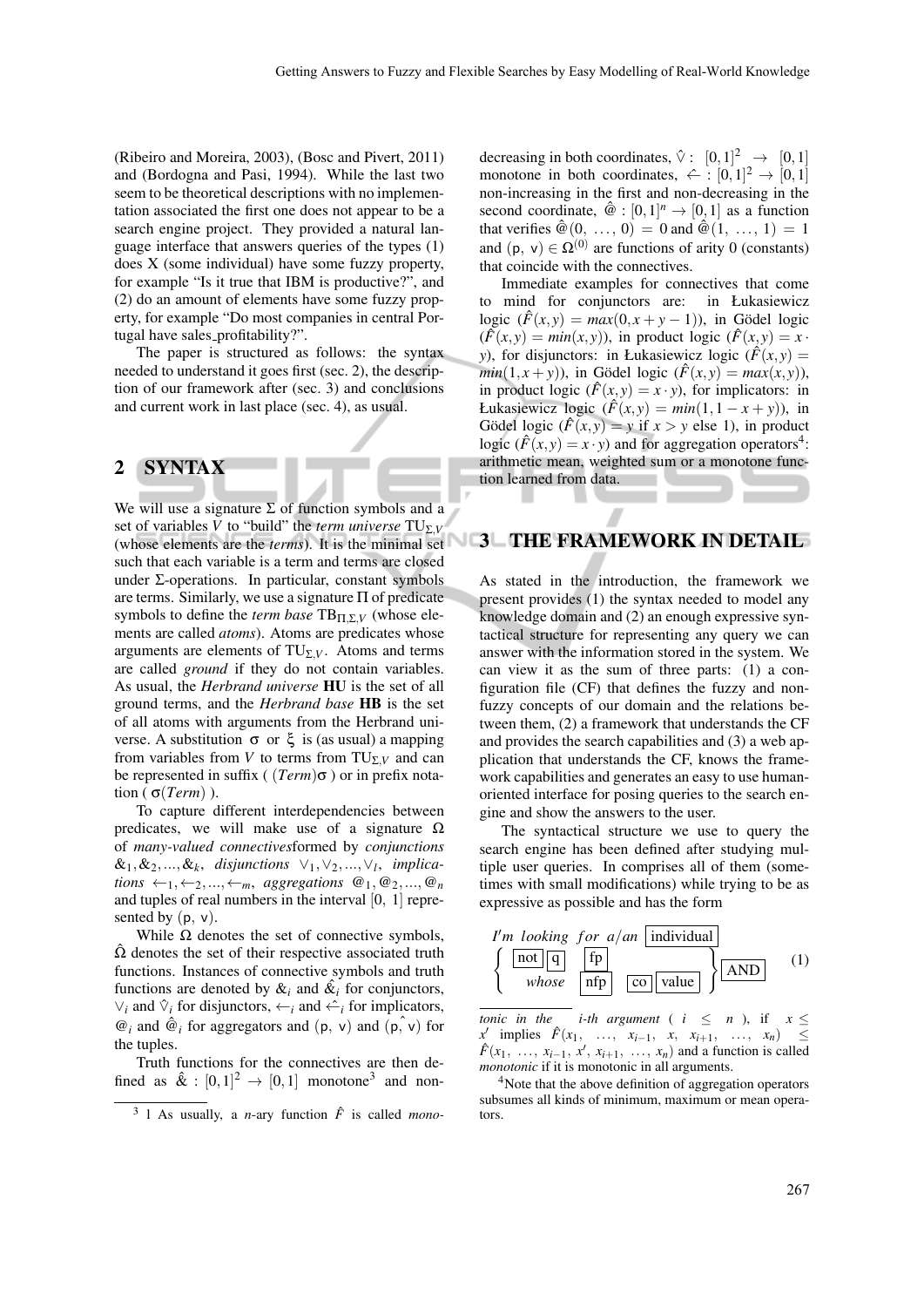where *individual* is the element we are looking for (car, skirt, restaurant, ...), *q* is a quantifier (quite, rather, very, ...), *f p* is a fuzzy predicate (cheap, large, close to the center, ...),  $nfp$  is a non-fuzzy predicate (price, size, distance to the center, ...) and *co* is a comparison operand (is equal to, is different from, is bigger than, is lower than, is bigger than or equal to, is lower than or equal to and is similar to). The elements in boxes can be modified and the brackets symbolize choosing between a fuzzy predicate query or a comparison between non-fuzzy values (which can be a fuzzy comparison). The "AND" serves to add more lines to the query, to combine multiple conditions. Some examples of use are "I'm looking for a restaurant not very near the city center" (eq. 2), "I'm looking for a restaurant whose food type is mediterranean" (eq. 3) and "I'm looking for a restaurant whose food type is similar to mediterranean and near the city center" (eq. 4).



The syntax that we provide to model any knowledge domain is highly coupled to the information that we need to retrieve for providing the values for "individual", "not", "q" (quantifier), "fp" (fuzzy predicate), "nfp" (non-fuzzy predicate), "co" (comparison operand) and "value", and to present the answers in a human-readable way. This is why when we provide its semantics we do it in two ways: by providing the formal ones and by providing what the web interface understands from them. We present first a brief but, for our purposes, complete introduction to the multiadjoint semantics with priorities that we use to give formal semantics to our syntactical constructions. For a more complete description we recommend reading the papers cited below.

The structure used to give semantics to our programs is the multi-adjoint algebra, presented in (Medina et al., 2002; Medina et al., 2001a; Medina et al., 2001b; Medina et al., 2001c; Medina et al., 2004; Moreno and Ojeda-Aciego, 2002). The interest in using this structure is that we can obtain the credibility for the rules that we write from real-world data, although this time we do not focus in that advantage. We simply highlight this fact so the reader knows why this structure and not some other one.

This structure provides us with the basis, but for our purposes we need that the maximum operator used to decide between multiple rules results the valid one chooses the value of the less generic rule instead of just the higher value. This is why we take as point of departure the work (Pablos-Ceruelo and Muñoz-Hernández, 2011). Definitions needed to understand the formal sematics are given in advance, as usually.

In (Pablos-Ceruelo and Muñoz-Hernández, 2011) the meaning of a fuzzy logic program gets conditioned by the combination of a truth value and a priority value. So, the usual truth value  $v \in [0,1]$  is converted into  $(p, v) \in \Omega^{(0)}$ , a tuple of real numbers between 0 and 1 where  $p \in [0,1]$  denotes the (accumulated) priority. The usual representation  $(p, v)$ is sometimes changed into (pv) to highlight that the variable is only one and it can take the value ⊥. The set of all possible values is symbolized by KT and the ordering between its elements is defined as follows:

Definition 3.1 (
$$
\leq
$$
  $\text{KT}$ ).

$$
\perp \preccurlyeq \kappa \mathbf{r} \perp \preccurlyeq \kappa \mathbf{r} \ (\mathsf{p}, \mathsf{v})
$$
\n
$$
(\mathsf{p}_1, \mathsf{v}_1) \preccurlyeq \kappa \mathbf{r} \ (\mathsf{p}_2, \mathsf{v}_2) \leftrightarrow (\mathsf{p}_1 < \mathsf{p}_2) \ \text{or}
$$
\n
$$
(\mathsf{p}_1 = \mathsf{p}_2 \ \text{and} \ \mathsf{v}_1 \leq \mathsf{v}_2) \ (5)
$$

where  $\lt$  is defined as usually ( $v_i$  and  $p_j$  are just real numbers between 0 and 1).

Definition 3.2 (Multi-Adjoint Logic Program). A multi-adjoint logic program is a set of clauses of the form

*A* (p, <sup>v</sup>), &*<sup>i</sup>* ←−−−−− @*<sup>j</sup>* (*B*1,...,*Bn*) if COND (6)

where  $(p, v) \in KT$ ,  $\&i_i$  is a conjunctor,  $@j$  an aggregator (unnecessary if  $k \in [1..1]$ ), *A* and  $B_k$ ,  $k \in [1..n]$ , are atoms and *COND* is a first-order formula (basically a bi-valued condition) formed by the predicates in TB $\Pi_{\Sigma,V}$ , the predicates =,  $\geq$ ,  $\leq$ ,  $>$  and  $<$  restricted to terms from  $TU_{\Sigma,V}$ , the symbol true and the conjunction  $\land$  and disjunction  $\lor$  in their usual meaning.

Definition 3.3 (Valuation, Interpretation). A *valuation* or *instantiation*  $\sigma$  :  $V \rightarrow HU$ is an assignment of ground terms to variables and uniquely constitutes a mapping  $\hat{\sigma}$  : TB<sub>ILE,*V*</sub>  $\rightarrow$  **HB** that is defined in the obvious way.

A *fuzzy Herbrand interpretation* (or short, *interpretation*) of a fuzzy logic program is a mapping  $I: \mathbf{HB} \rightarrow \mathbf{KT}$  that assigns an element in our lattice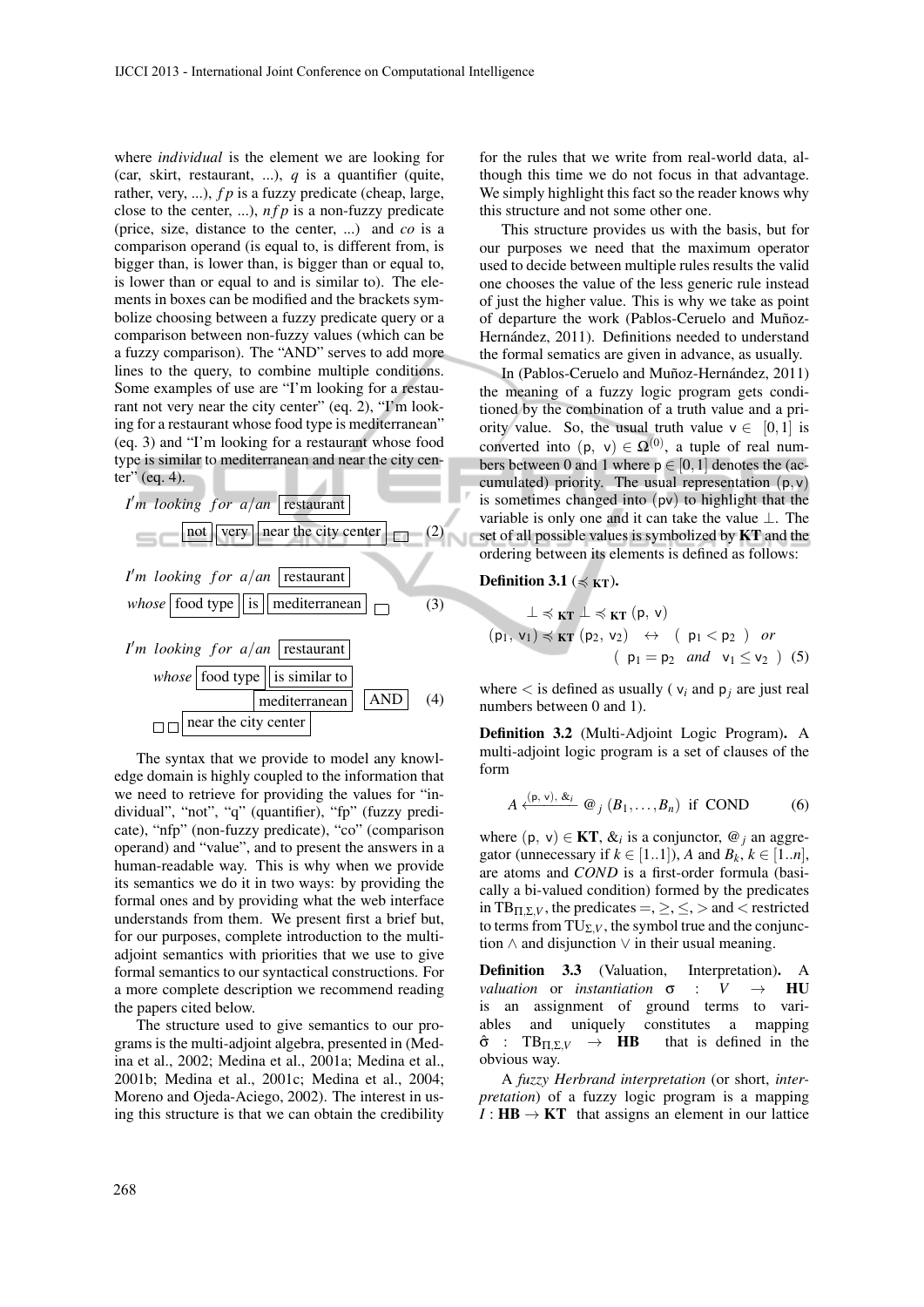to ground atoms<sup>5</sup>.

It is possible to extend uniquely the mapping *I* defined on HB to the set of all ground formulas of the language by using the unique homomorphic extension. This extension is denoted  $\hat{I}$  and the set of all interpretations of the formulas in a program  $P$  is denoted *I*P.

**Definition 3.4** (The operator  $\circ$  ). The application of some conjunctor  $\bar{\&}$  (resp. implicator  $\leftarrow$  , aggregator  $\bar{\omega}$  ) to elements  $(p, v) \in KT \setminus {\bot}$  refers to the application of the truth function  $\hat{\&}$  (resp.  $\leftarrow$ ,  $\hat{\&}$ ) to the second elements of the tuples while  $\circ_{\&}$  (resp.  $\circ_{\leftarrow}$ ,  $\circ_{\&}$  ) is the one applied to the first ones. The operator  $\circ$  is defined by

$$
x \circ_{\&} y = \frac{x + y}{2} \quad \text{and} \quad z \circ_{\leftarrow} y = 2 * z - y.
$$

Definition 3.5 (Satisfaction, Model). Let P be a multi-adjoint logic program,  $I \in I_P$  an interpretation and  $A \in \mathbf{HB}$  a ground atom. We say that a clause  $Cl_i \in \mathbf{P}$  of the form shown in eq. 6 is satisfied by *I* or *I* is a model of the clause  $Cl_i$  ( $\overline{I} \Vdash Cl_i$ ) if and only if ( iff ) for all ground atoms  $A \in \mathbf{HB}$  and for all instantiations  $\sigma$  for which  $B\sigma \in HB$  (note that  $\sigma$  can be the empty substitution) it is true that

$$
\hat{I}(A) \succcurlyeq_{\mathbf{KT}} (\mathsf{p}, \mathsf{v}) \bar{\mathcal{R}}_i \bar{\mathcal{Q}}_i (\hat{I}(B_1 \sigma), \ldots, \hat{I}(B_n \sigma)) \quad (7)
$$

whenever *COND* is satisfied (true). Finally, we say that *I* is a model of the program **P** and write  $I \Vdash \mathbf{P}$ iff  $I \Vdash Cl_i$  for all clauses in our multi-adjoint logic program P.

Now that we have introduced the basics of our formal semantics we introduce the syntax, semantics and what the web interface interprets from them.

The first and most important syntactic structure is the one used to define the individuals we can play with, as "restaurants" in the previous examples. Since the database tables storing the information of an individual can be more than one we decided to allow the programmer to use the Prolog facilities for mixing all the information into a predicate and we depart from this predicate. This means that if we have two tables for storing the information of a restaurant, one for the "food type" (*ft*) and another for the "distance to the city center" (*dttcc*) we can do the operations in eqs. 8, 9, 10, 11 and 12 to obtain all the information about a restaurant. If instead of that we have all the information of a restaurant in just one table we can make use of the code in eqs. 13 and 14.

$$
sql\_persistent\_location(rft,
$$

$$
db('SQL', user, pass', host': port)
$$
. (8)  
:-*sal-persistent(rft(integer, string)*,

$$
rft(id, ft), rft.
$$
 (9)

*sql persistent location*(*rdttcc*,

$$
db('SQL', user, pass', host': port)).
$$
 (10)  

$$
:-sql\_persistent(rdttcc(integer, integer),
$$

$$
rdttcc(id,dttcc),rdttcc).
$$
 (11)

$$
restaurant(id,ft,dttcc):-
$$

$$
rft(id, ft), rdttcc(id, dttcc).
$$
 (12)

*sql persistent location*(*restaurant*,

$$
db('SQL', user, pass', host': port)).
$$
\n
$$
:-sql\_persistent(
$$

$$
restaurant(integer, string, integer, integer),restaurant(id, ft, yso, dttcc), restaurant). (14)
$$

Once we have all the information accessible we use the syntactical structure in eq. 15 to define our virtual database table (vdbt), where  $pT$  is the name of the vdbt (the individual or subject of our searches), *pA* is the arity of the predicate or the vdbt, *pN* is the name assigned to a column of the vdbt  $pT$  and  $pT'$ is a basic type, one of {*boolean type*, *enum type*, *integer type*, *f loat type*, *string type*}. We provide an example in eq. 16 to clarify, in which the restaurant vdbt has four columns (or the predicate has four arguments), the first for the name of the restaurant (the id, of string type), the second for the food type served in the restaurant, the third for the number of years since its opening and the last one for the distance to the city center from that restaurant.

$$
define\_database(pT/pA, [(pN, pT')])
$$
\n
$$
define\_database( restaurant/4, [
$$
\n
$$
(id, string_type),
$$
\n
$$
(food_type, enum_type),
$$
\n
$$
(years\_since\_opening, integer_type),
$$
\n
$$
(distance to the citycenter, integer_type)]). (16)
$$

This syntactical construction has no formal semantics because it is just for defining the input data, but it provides a lot of information to the web interface and setters/getters that can be used in the programs. First, it provides an instance value for the query field "individual", *pT* (restaurant). Secondly, a list of values for *nfp* (id, food type, years since opening and distance to the city center) and their types (string type, enum type, integer type, integer type) which means that in *co* we can show "is equal to" and "is different from" if it of *string type*,

<sup>5</sup>The *domain* of an interpretation is the set of all atoms in the Herbrand Base (interpretations are total functions), although for readability reasons we present interpretations as sets of pairs  $(A, (p, v))$  where  $A \in \mathbf{HB}$  and  $(p, v) \in \mathbf{KT} \setminus \{\perp\}$  (we omit those atoms whose interpretation is the truth value  $\perp$ ).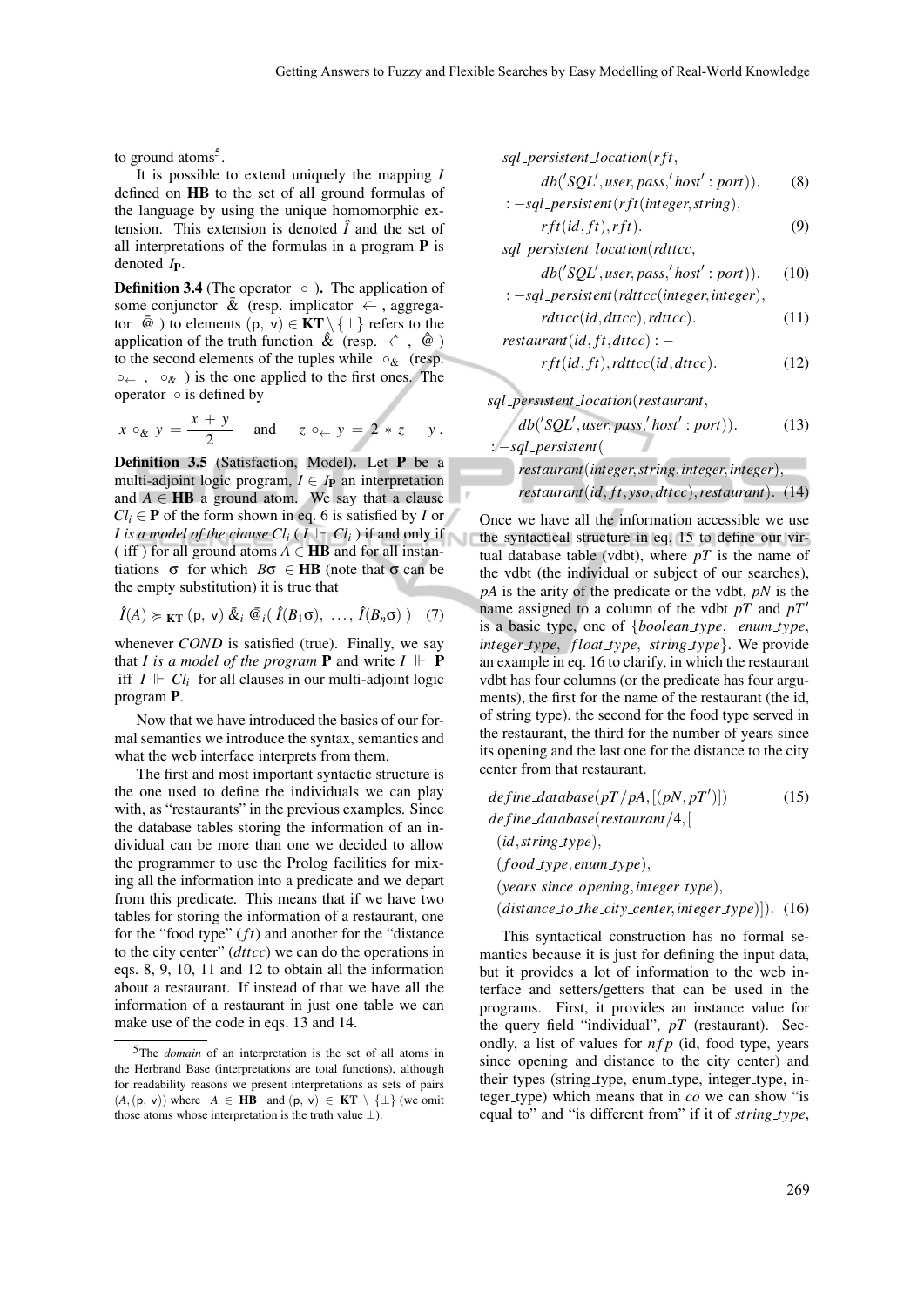"is equal to", "is different from" and "is similar to" if it is of *enum type* or "is equal to", "is different from", "is bigger than", "is lower than", "is bigger than or equal to" and "is lower than or equal to" if it is of *interger type*. Third, for each column we have a setter/getter so that for the example in eq. 16 we get by free the predicates *f ood type*(*R*,*FT*) and *distance to the city center*(*R*,*dttcc*) that set/obtain in their second argument the respective value in the database column for the restaurant *R*.

The second syntactical construction is the one used to define similarity between the individuals of *enum type*. It is shown in eq. 17, where *pT* and *pN* mean the same as in eq. 15, *V*1 and *V*2 are possible values for the column *pN* of the vdbt *pT*, column that must be of type *enum type*, and *TV* is the truth value (a float number) we assign to the similarity between *V*1 and *V*2. We show an example in eq.20, in which we say that the food type mediterranean is 0.8 similar to the spanish food<sup>6</sup>. The syntactical constructions in eqs. 18 and 19 are optional tails for the syntactical construction in eq. 17. Since they can be used as tails when using any of the syntactical constructions that follow this one, we dedicate the paragraph after this one to explain how the semantics of the constructions change when they are used. With respect to the semantics of eq. 17, we show them in eq.21. For the variables in common we take the values written using the new syntax, while for v, &*<sup>i</sup>* , p and *COND* we have by default<sup>7</sup> the values 1, *product*, 0.8 and *true*. This construction does not provide any information to the web interface.

$$
similarity\text{ between}(p), pN(V1), pN(V2), TV)
$$
 (17)

*with credibility*(*credOp*, *credVal*) (18)

(19)

$$
similarity\_between (restaurant,
$$

*only\_for\_user* 'UserName'

$$
food_type(mediterranean),food_type(spanish),0.8)
$$
 (20)

 $simplify(pT(pN(V1,V2))) \xleftarrow{(p, v), \&i} TV$ if *COND* (21)

We explain now the changes that the use of the tails' constructions in eqs. 18, 19 and [23](#page-6-0) introduce in the semantics of the constructions in eqs. 17, [22,](#page-7-0) [26,](#page-7-1) [31,](#page-6-1) [32](#page-7-2) and [35.](#page-6-2) The "by default" values for the variables  $v$ ,  $\&i$ <sub>i</sub>,  $p$  and *COND* in the semantics any of this clauses are the values given to

those variables when no tail is appended to them and they are used as initial values when the tails used are the ones in eqs. 19 and [23.](#page-6-0) The tail in eq. 18 serves to define a credibility for a rule together with the operator needed to combine it with the rule truth value. In the construction *credVal* is the credibility, a number of float type, and *credOp* is the operator, any conjunctor having the properties defined in Sec. 2. When we use it the values for  $\vee$  and  $\&mathcal{X}_i$  (usually 1 and *product*) are changed by *credVal* and *credOp*. The tail in eq. 19 serves to write personalized rules, rules that only apply when the user logged in and the user in the rule are the same one. In the construction *Username* is the name of any user, any string. When we use it the value of *COND* is changed by *COND*, *currentUser*(*Me*), *Me* =  $'U$ *serName*<sup>8</sup> and the value for p gets increased by 0.1 because the rule is considered to be more specialized than before and it should be chosen before another rule not having this specialization. The tail in eq. [23](#page-6-0) serves (not applicable to the construction in eq. 17) to limit the individuals for which we wanna use the fuzzy clause or rule. In the construction *pN* and *pT* mean the same as in eq. 15, *cond* can take the values is equal to, is different from, is bigger than. *is equal to*, *is different from*, *is lower than*, *is bigger than or equal to* and *is lower than or equal to* and *value* can be an integer or a string. When we use it the value of *COND* is changed by *COND*, *pN*(*pT*) *cond value* and the value for p gets increased by 0.05. The reason to increase p in 0.05 when the tail is the one in eq. [23](#page-6-0) and to do it in 0.1 when it is the one in eq. 19 is because we want to give to the personalized rules more importance than to the conditioned ones. For example, if eq. 20 had a tail of the form in eq. 19 then the value for p would be 0.85 instead of 0.8.

The third construction (shown in eq. [22\)](#page-7-0) is the one used to define a fuzzy value for all the individuals in a vdbt, and is most of the times used in conjunction with the tail in eq. [23](#page-6-0) to limit the assignment to a subset of individuals. In eq. [22](#page-7-0) *pT* and *TV* mean the same as in eqs. 15 and 17 and *f PredName* is the fuzzy predicate we are defining. Eq. [24](#page-6-3) is an example of use in which we say that the restaurant with id Zalacain is cheap with a truth value of 0.1. The formal semantics for this construction are shown in eq. [25](#page-7-3) and the default values for v, &*<sup>i</sup>* , p and *COND* are the values 1, *product*, 0.8 and *true*. From the point of view of the interface, the inclusion of a new fuzzy predicate is taken into account and a new predicate appears in the list of predicates from which we can choose one for

 ${}^{6}$ Be careful, we are not saying that the spanish food is 0.8 similar to the mediterranean one. You need to add another clause with that information if you wanna say that too.

 $7$ The meaning of this "by default" is explained too in the paragraph after this one.

<sup>8</sup>Please remember that ',' is the Prolog symbol for conjunction  $($  $\wedge$ ).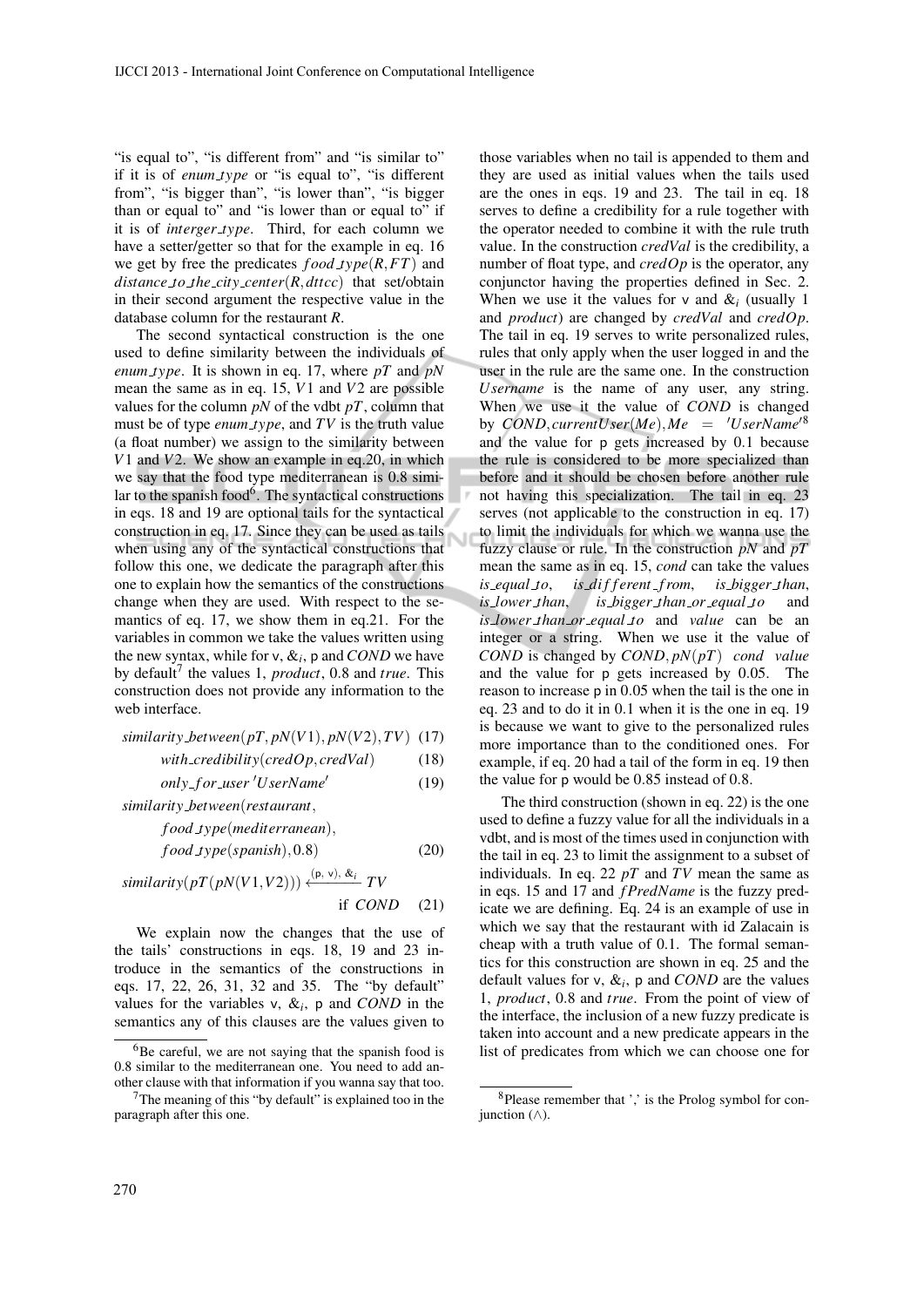the field  $fp$  (see eq. 1).

$$
fPredName(pT) : \sim value(TV) \tag{22}
$$

$$
if(pN(pT) \text{ cond value}). \tag{23}
$$

*cheap*(*restaurant*) : *value*(0.1)

$$
if(id(restaurant) is\_equal\_to\_valacain).
$$
 (24)

$$
fPredName \xleftarrow{(p, v), \&i} TV \text{ if } COD \tag{25}
$$

The fourth construction serves to define fuzzifications, the computation of fuzzy values for fuzzy predicates from the non-fuzzy value that the individual has in some column in the database. The syntax is presented in eq. [26,](#page-7-1) where *pN* and *pT* mean the same as in eq. 15, *f PredName* is the name of the fuzzy predicate that is going to be a fuzzification,  $[(valln, valOut)]$  is a list of pairs of values such that *valIn* belongs to the domain of the fuzzification and valOut to its image<sup>[9](#page-7-4)</sup>. An example in which we compute if a restaurant is traditional or not from the number of years since its opening is presented in eq. [27.](#page-6-4) The formal semantics for this construction are shown in eq. [28,](#page-6-5) but only for one sequence of two contiguous points (*valIn*1, *valOut*1) (*valIn*2, *valOut*2) in [26](#page-7-1) (we need to generate one of this for each piece), and the default values for v, &*<sup>i</sup>* , p and *COND* are the values 1, *product*, 0.6 and the *COND'* in eq. [30,](#page-6-6) where *OP* is the formula in eq. [29.](#page-7-5) The web interface takes fuzzification functions as fuzzy predicates, so it includes them in the list of available predicates for the field *f p* (see eq. 1) when they are not there yet.

$$
fPredName(pT) : \sim function(pN(pT),
$$
  
[(valIn,valOut)]) (26)  
traditional(restaurant): function(

*years since opening*(*restaurant*),

$$
[(0,0), (5,0.1), (10,0.4), (15,1), (100,1)]). (27)
$$

$$
fPredName(value) \xleftarrow{(p, v), \&i} OP \text{ if } COD \quad (28)
$$

$$
OP = valln \quad * \quad \frac{(valOut2 - valln1)}{(valIn2 - valln1)} \tag{29}
$$

$$
COND' = (valln1 < valln < valln2) \tag{30}
$$

The fifth syntactical construction is for defining rules and has two forms, one used when the body depends on more than one subgoal, shown in eq. [31,](#page-6-1) and one used when it is just one subgoal, shown in eq. [32.](#page-7-2) In eq. [31](#page-6-1) *aggr* is the aggregator used to combine the truth values of the subgoals in *complexBody*, which is just a conjunction of names of fuzzy predicates, while in eq. [32](#page-7-2) *simplexBody* it is just the name of a fuzzy

<span id="page-6-3"></span><span id="page-6-0"></span>predicate. In both of them *pT* means the same as in eq. 15 and *f PredName* the same as in eq. [26.](#page-7-1) The formal semantics for this constructions are respectively shown in eqs. [33](#page-7-6) and [34](#page-7-7) and the default values for v, &*<sup>i</sup>* , p and *COND* are the values 1, *product*, 0.4 and *true*. With respect to what the web interface receives from this syntactic structure, it always includes fuzzy predicates in the list of available predicates for the field  $fp$  (see eq. 1) when they are not there yet.

$$
fPredName(pT) : \sim rule (aggr, complexBody) (31)
$$
  

$$
fPredName(pT) : \sim rule (simpleBody) (32)
$$

$$
fPredName \xleftarrow{\langle p, v \rangle, \&i}_{if \text{c} \text{GND}} \text{aggr}(\text{complexBody})
$$

$$
fPredName \xleftarrow{(p, v), \&i} simplexBody \text{ if } COD \text{ (34)}
$$

<span id="page-6-1"></span>**Contract Contract** 

The sixth syntactical construction is the one used to define default values for fuzzy computations. Its main goal is not to stop a derivation when a value is missing, and it is really useful when a database can have null values. The syntactic form is presented in eq. [35,](#page-6-2) where *pT* means the same as in eq. 15 and *f PredName* the same as in eq. [26,](#page-7-1) and we provide an example in eq. [36](#page-7-8) in which we say that in absence of information we consider that a restaurant will not be close to the city center (this is what the zero value means). The formal semantics for this constructions are shown in eq. [37](#page-7-9) and the default values for  $v$ ,  $\&i$ , p and *COND* are the values 1, *product*, 0 and *true*. With respect to what the web interface receives from this syntactic structure, this structure serves to define default values for fuzzy predicates and the web interface always includes fuzzy predicates in the list of available predicates for the field *f p* (see eq. 1) when they are not there yet.

<span id="page-6-5"></span><span id="page-6-4"></span>
$$
fPredName(pT) : \sim \text{defaults}\ \text{to} (TV) \tag{35}
$$

<span id="page-6-6"></span>*near the city center*(*restaurant*) :∼

<span id="page-6-2"></span> $de$ f *aults*  $\pm o(0)$ . (36)

$$
fPredName \xleftarrow{(p, v), \&i} TV \text{ if } COD \tag{37}
$$

#### 4 CONCLUSIONS

The framework presented is a fuzzy and flexible search engine whose main advantage over the existing ones is providing an easy to use and friendly user interface, avoiding the necessity to learn the complex syntax used in the existing ones. For that purpose it has a syntax (and its semantics) to capture the relations between the fuzzy and non-fuzzy knowledge of

<sup>9</sup> [(*valIn*, *valOut*)] is basically a piecewise function definition, where each two contiguous points represent a piece.